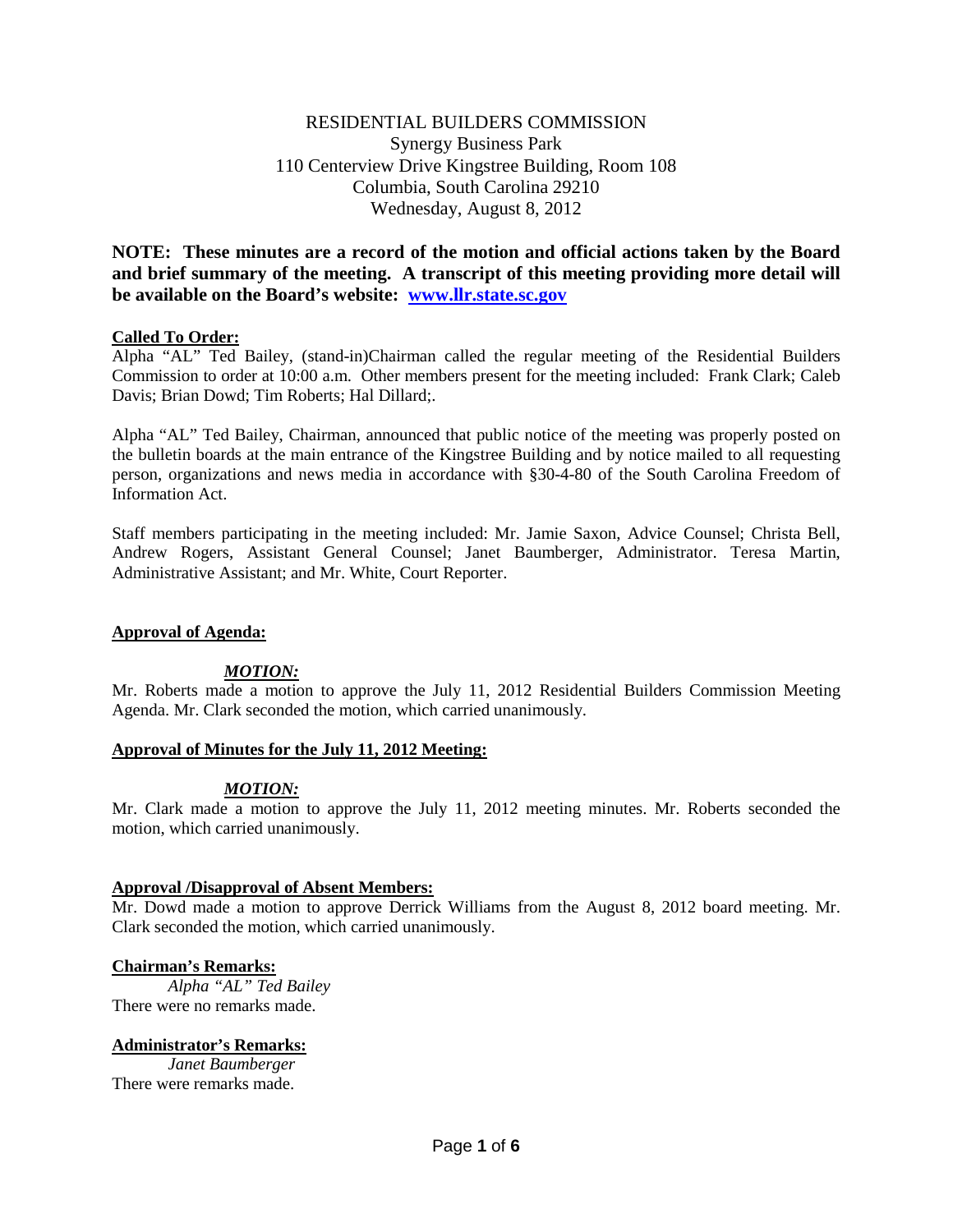# **OIE Report – Mr. Todd Bond:**

*Todd Bond, Chief Investigator of OIE*

Mr. Todd Bond, Chief Investigator of Office of Investigation, reported the number of investigations as of today:

> **Complaints Received -** 263 **Active Investigations -** 94 **Closed Cases -** 258

# **Old Business:**

# **Recommendation of IRC:**

# *MOTION:*

Mr. Clark made a motion to approve the Recommendation of the IRC. Mr. Roberts seconded the motion, which carried unanimously.

## **IRC Resolution Guidelines:**

# *MOTION:*

Mr. Roberts made a motion to approve the IRC Resolution Guidelines. Mr. Clark seconded the motion, which carried unanimously.

## **Application Reviews:**

*Mr. Timothy Edwards*

### *MOTION:*

The Commission held an Application Renewal Hearing regarding Mr. Timothy Edwards. Mr. Edwards did not show.

# *Mr. Eric Peterson*

The Commission held an Application Review Hearing regarding Mr. Eric Peterson. Mr. Peterson appeared before the Commission to present testimony and waived his right to counsel.

## *MOTION:*

Mr. Davis made a motion to allow Mr. Peterson to get license. Mr. Dowd seconded the motion, which carried unanimously.

*(This proceeding was recorded by a court reporter in order to produce a verbatim transcript if requested in accordance with the law.)*

## **Motion for Renewal of License**

## *Mr. Jeffrey Stahl*

The Commission held an Application Renewal Hearing regarding Mr. Jeffrey Stahl. Mr. Stahl appeared before the Commission to present testimony and waived his right to counsel.

## **MOTION:**

Mr. Dillard made a motion to go into executive session. Mr. Roberts seconded the motion, which carried unanimously.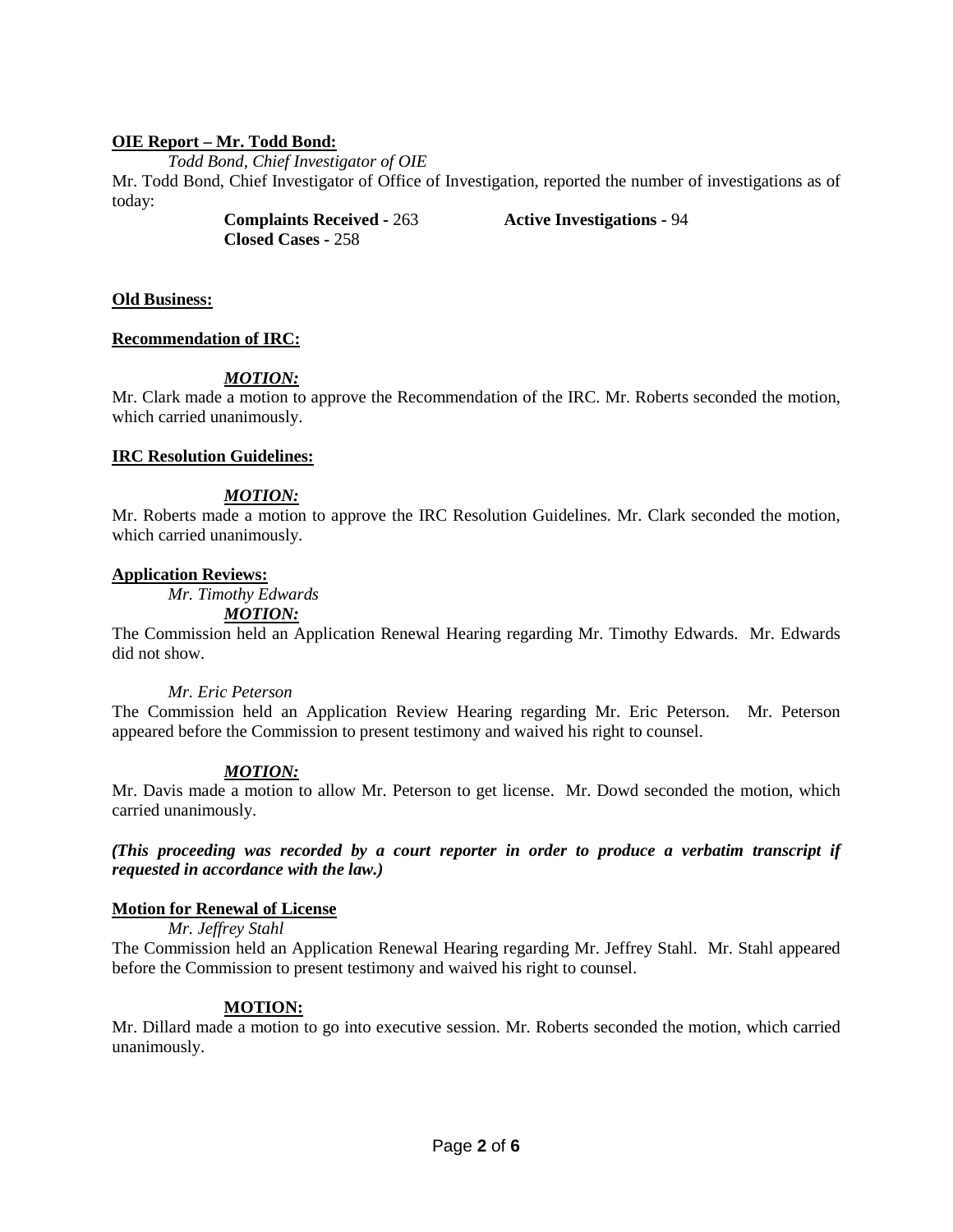Mr. Dowd made a motion to come out of executive session. Mr. Clark seconded the motion, which carried unanimously.

## *MOTION:*

Mr. Davis made a motion to allow Mr. Stahl to get license after documentation is provided that a payment plan is in place. Mr. Dowd seconded the motion, which carried unanimously.

## *(This proceeding was recorded by a court reporter in order to produce a verbatim transcript if requested in accordance with the law.)*

### *Mr. William Gallant*

The Commission held an Application Renewal Hearing regarding Mr. William Gallant. Mr. Gallant appeared before the Commission to present testimony and waived his right to counsel.

## *MOTION:*

Mr. Davis made a motion to allow Mr. Gallant to get license after documentation is provided that a payment plan is in place. Mr. Clark seconded the motion, which carried unanimously.

*(This proceeding was recorded by a court reporter in order to produce a verbatim transcript if requested in accordance with the law.)*

## *Mr. Manson Robinson*

*MOTION:*

The Commission held an Application Renewal Hearing regarding Mr. Manson Robinson. Mr. Robinson did not show.

#### *Mr. Edward Heavey*

The Commission held an Application Renewal Hearing regarding Mr. Edward Heavy. Mr. Heavey appeared before the Commission to present testimony with counsel.

## **MOTION:**

Mr. Dillard made a motion to go into executive session. Mr. Dowd seconded the motion, which carried unanimously.

## *MOTION:*

Mr. Roberts made a motion to come out of executive session. Mr. Dowd seconded the motion, which carried unanimously.

## *MOTION:*

Mr. Dowd made a motion to allow Mr. Heavy to renew license. Mr. Davis seconded the motion, which carried unanimously.

# *(This proceeding was recorded by a court reporter in order to produce a verbatim transcript if requested in accordance with the law.)*

# *Mr. C.E. Bateson*

The Commission held an Application Renewal Hearing regarding Mr. C.E. Bateson. Mr. Bateson appeared before the Commission to present testimony and waived his right to counsel.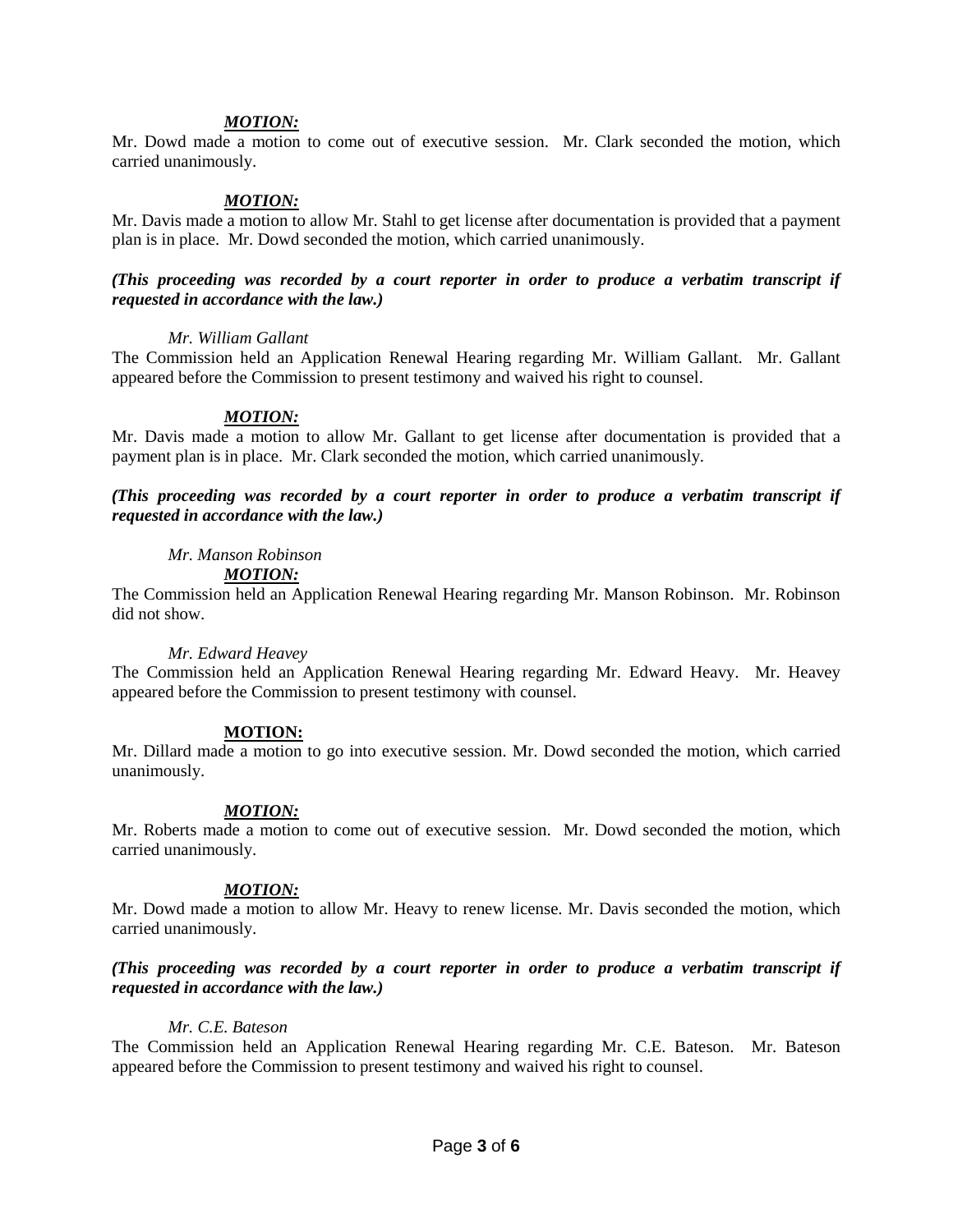Mr. Dowd made a motion to allow Mr. Bateson to renew license after documentation is provided that Bonding Company has been paid. Mr. Dillard seconded the motion, which carried unanimously.

## *(This proceeding was recorded by a court reporter in order to produce a verbatim transcript if requested in accordance with the law.*

#### *Mr. Phillip Gilliam*

The Commission held an Application Renewal Hearing regarding Mr. Phillip Gilliam. Mr. Gilliam appeared before the Commission to present testimony and waived his right to counsel.

### **MOTION:**

Mr. Dowd made a motion to go into executive session. Mr. Clark seconded the motion, which carried unanimously.

### *MOTION:*

Mr. Dowd made a motion to come out of executive session. Mr. Clark seconded the motion, which carried unanimously.

## *MOTION:*

Mr. Gilliam made a motion to allow Mr. Gilliam to get license after documentation is provided that a payment plan or satisfaction is in place. Mr. Roberts seconded the motion, which carried unanimously.

# *(This proceeding was recorded by a court reporter in order to produce a verbatim transcript if requested in accordance with the law.)*

## *Mr. David Linker*

The Commission held an Application Renewal Hearing regarding Mr. David Linker. Mr. Linker did not show but called to reschedule .

#### *MOTION:*

Mr. Roberts made a motion to allow Mr. Linker to reschedule. Mr. Davis seconded the motion, which carried unanimously.

## *(This proceeding was recorded by a court reporter in order to produce a verbatim transcript if requested in accordance with the law.*

#### *Mr. William Gallant*

The Commission held an Application Renewal Hearing regarding Mr. William Gallant. Mr. Gallant appeared before the Commission to present testimony and waived his right to counsel.

## *MOTION:*

Mr. Davis made a motion to allow Mr. Gallant to get license after documentation is provided that a payment plan is in place. Mr. Clark seconded the motion, which carried unanimously.

## *(This proceeding was recorded by a court reporter in order to produce a verbatim transcript if requested in accordance with the law.)*

## *Mr. Freeman Barber*

The Commission held an Application Renewal Hearing regarding Mr. Freeman Barber. Mr. Barber appeared before the Commission with Mr. Wesley Peele as counsel.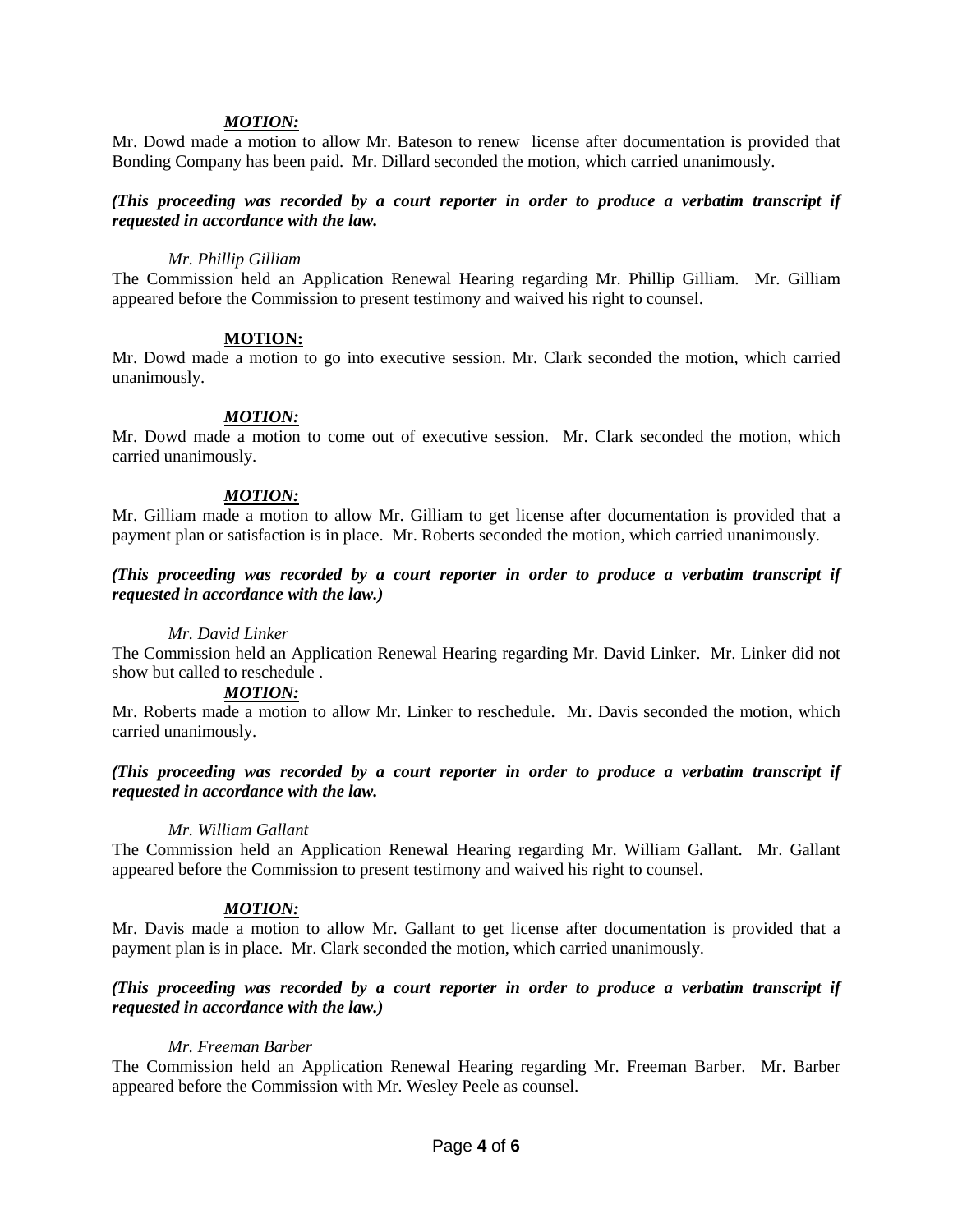Mr. Davis made a motion to allow Mr. Barber to get license. Mr. Roberts seconded the motion, which carried unanimously.

### *(This proceeding was recorded by a court reporter in order to produce a verbatim transcript if requested in accordance with the law.)*

#### *Mr. Joseph C. Stewart*

The Commission held an Application Renewal Hearing regarding Mr. Joseph C. Stewart. Mr. Stewart appeared before the Commission to present testimony with Allen Nason, counsel.

## *MOTION:*

Mr. Dowd made a motion to allow Mr. Stewart to get license. Mr. Davis and Mr. Roberts seconded the motion, which carried unanimously.

### *(This proceeding was recorded by a court reporter in order to produce a verbatim transcript if requested in accordance with the law.)*

### *Mr. Joseph K. Stewart*

The Commission held an Application Renewal Hearing regarding Mr. Joseph K. Stewart. Mr. Stewart appeared before the Commission to present testimony with Allen Nason, counsel.

## *MOTION:*

Mr. Dowd made a motion to allow Mr. Stewart to get license. Mr. Roberts seconded the motion, which carried unanimously.

*(This proceeding was recorded by a court reporter in order to produce a verbatim transcript if requested in accordance with the law.)*

#### **Motion for Reinstatement of License**

*Mr. Travis Pearson.*

The Commission held a motion for reinstatement Hearing regarding Mr. Travis Pearson. Mr. Pearson appeared before the Commission to present testimony and waived his right to counsel

#### *MOTION:*

Mr. Davis made a motion to reinstate his license. Mr. Clark seconded the motion, which carried unanimously.

## *(This proceeding was recorded by a court reporter in order to produce a verbatim transcript if requested in accordance with the law.)*

#### *Mr. Ernest Hudson.*

The Commission held a motion for reinstatement Hearing regarding Mr. Ernest Hudson. Mr. Hudson appeared before the Commission to present testimony with Gary Crawford, as counsel